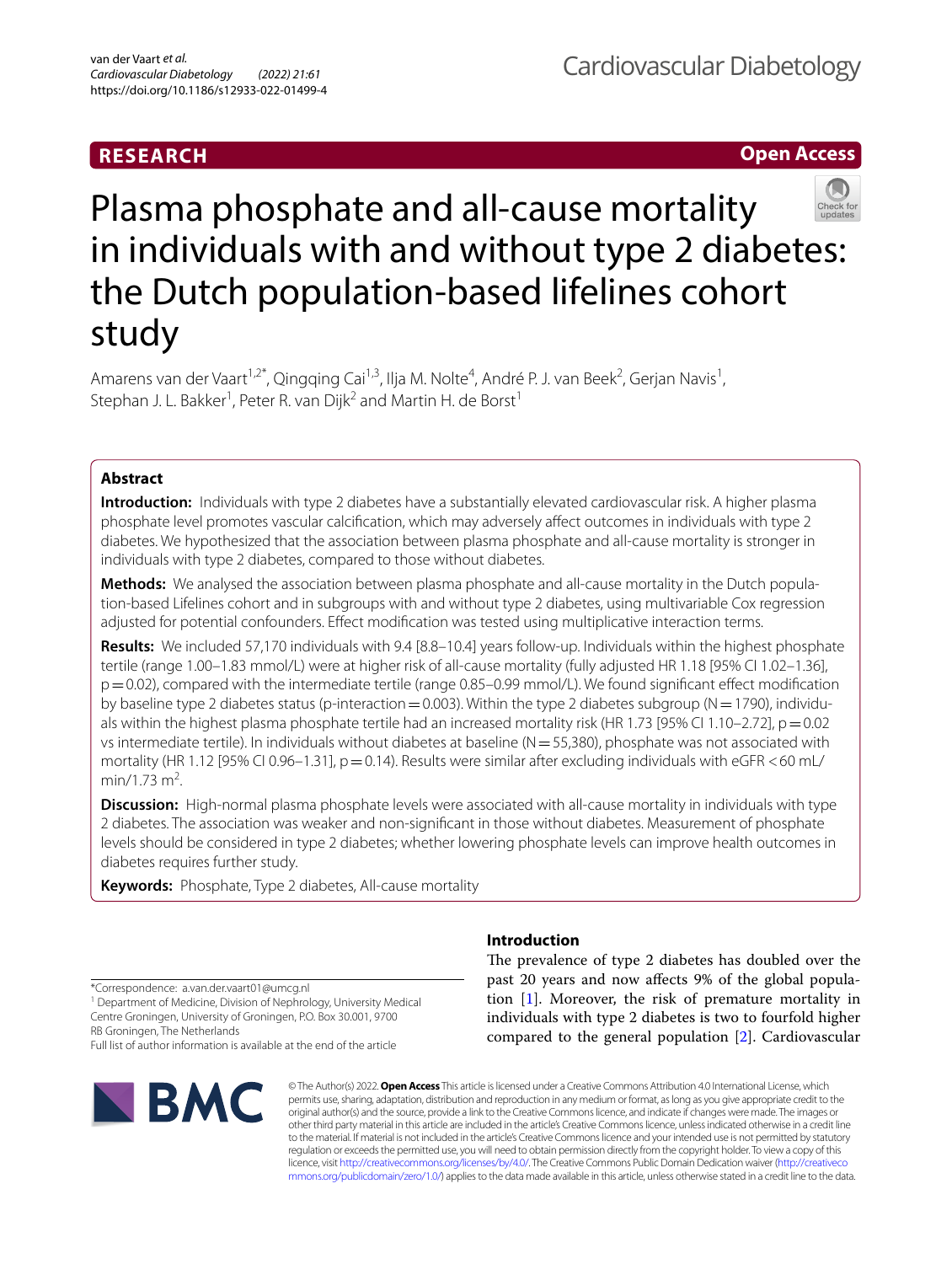disease (CVD) is the leading cause of death in the general population globally  $({\sim}32%)$ , and is an even more common cause of death in type 2 diabetes  $(\sim 50\%)$  [\[3](#page-8-2), [4\]](#page-8-3). Traditional risk factors explain only  $\sim$  35% of the excessive CVD risk in type 2 diabetes [\[5](#page-8-4)]. Therefore, it is crucial to identify novel potentially modifable pathways that promote the development and progression of (CVD-related) morbidity and mortality in type 2 diabetes.

Individuals with type 2 diabetes are prone to develop progressive calcifcation and stifening of the arterial lamina media, increasing the risk of hypertension, cardiovascular events including stroke and myocardial infarction  $[6-8]$  $[6-8]$ , and premature mortality  $[9]$  $[9]$ . Vascular calcification is regarded as the consequence of a disequilibrium of endogenous and exogenous factors that promote or inhibit calcifcation [\[10](#page-8-8)]. Phosphate is a major calcifcation promotor, inducing a phenotypic change in vascular smooth muscle cells (VSMCs) towards a bone phenotype (osteochondrogenic diferentiation) through phosphate transporter-1 (PiT-1/SLC20A1)  $[11, 12]$  $[11, 12]$  $[11, 12]$  $[11, 12]$  $[11, 12]$ . Of note, in vitro studies demonstrated upregulation of PiT-1 expression in VSMCs under high-glucose conditions [\[13,](#page-8-11) [14](#page-8-12)]. Moreover, high phosphate in the context of high glucose led to more pronounced calcifcation and higher calcium content of cultured VSMCs, compared with normoglycemic conditions. This suggests that hyperglycemia makes VSMCs more susceptible to phosphate-induced vascular calcifcation. Higher phosphate levels are independently associated with cardiovascular and all-cause mortality in the general population [[15](#page-8-13)]. Yet, whether this suggested increased susceptibility translates into a stronger association with mortality in individuals with diabetes has not been addressed.

Therefore, the main aim of the current study was to study the association between plasma phosphate and allcause mortality in a large, population-based cohort study, and to explore potential efect modifcation by baseline type 2 diabetes status.

#### **Methods**

#### **Study design and participants**

The population-based Lifelines cohort study consists of more than 165,000 participants in the Northern region of the Netherlands with longitudinal follow-up. Participants were recruited between 2006 and 2011 upon invitation by their general practitioner (GP), and after inclusion, if possible, children and parents of the participants were also approached. In addition, registration via the Lifelines website was possible for those who did not receive an invitation from their GP. Detailed information about the Lifelines Cohort Study can be found elsewhere [ $16$ ]. The Lifelines Cohort Study is conducted according to the principles of the Declaration of Helsinki and was approved by the Institutional Review Board of the University Medical Center Groningen (2007/152).

The present study was restricted to individuals with available laboratory data (including plasma phosphate); therefore, those who did not participate in baseline blood sample collection were excluded. Also, all individuals that use prescribed phosphate binders or phosphate supplements and individuals with type 1 diabetes or Fanconi syndrome were excluded.

#### **Data collection**

Information regarding the (socio) demographic characteristics, medical history, alcohol use and drugs habits was collected by self-administered questionnaires. Education level was classifed into four categories (low: never been to school or elementary school only or lower vocational or secondary school; middle: intermediate vocational school or intermediate/higher secondary school; high, higher vocational school or university; unknown or no answer). Marriage status was classifed into seven categories [married/registered partnership, cohabiting, single, widow/widower, divorced, other, in a serious relationship (not cohabiting)]. Exercise was calculated according to self-reported non-occupational vigorous activity in minutes per week (SQUASH questionnaire, described elsewhere [[17\]](#page-8-15)). Authorized technicians measured height, weight and blood pressure. Blood pressure was repeatedly measured, ten times in ten minutes with a Dynamap PRO 100V2 device. The average of the final three measurements was registered [\[16](#page-8-14)].

Laboratory tests were conducted once at the time of cohort entry. Plasma sodium, potassium, phosphate and glucose were determined routinely on a Cobas 8000 platform (Roche, Mannheim, Germany), the latter using a hexokinase UV test. HbA1c concentrations were measured on a Tosoh G8 (HPLC, Sysmex Corporation, Norderstedt, Germany). The plasma phosphate normal range for adults was defned as levels between 0.70 and 1.50 mmol/L. Estimated glomerular fltration rate (eGFR) was calculated according to the Chronic Kidney Disease Epidemiology Collaboration equation (CKD-EPI).

We studied the infuence of diet quality on plasma phosphate by using the Lifelines Diet Score (LLDS), a food-based diet score that was developed using international literature, as extensively described elsewhere[\[18](#page-8-16)]. BMI was categorized as underweight (<18.5), normal weight (18.5–24.9), overweight (25.0 – 29.9) and obesity (>30). Use of medication [e.g., antidiabetic drugs, diuretics, anti-thrombotic agents, lipid lowering drugs and vitamin D (both colecalciferol and active vitamin D analogues)] was assessed by ATC codes in a verifed database of registered drugs for each participant. Individuals were considered to have type 2 diabetes if they had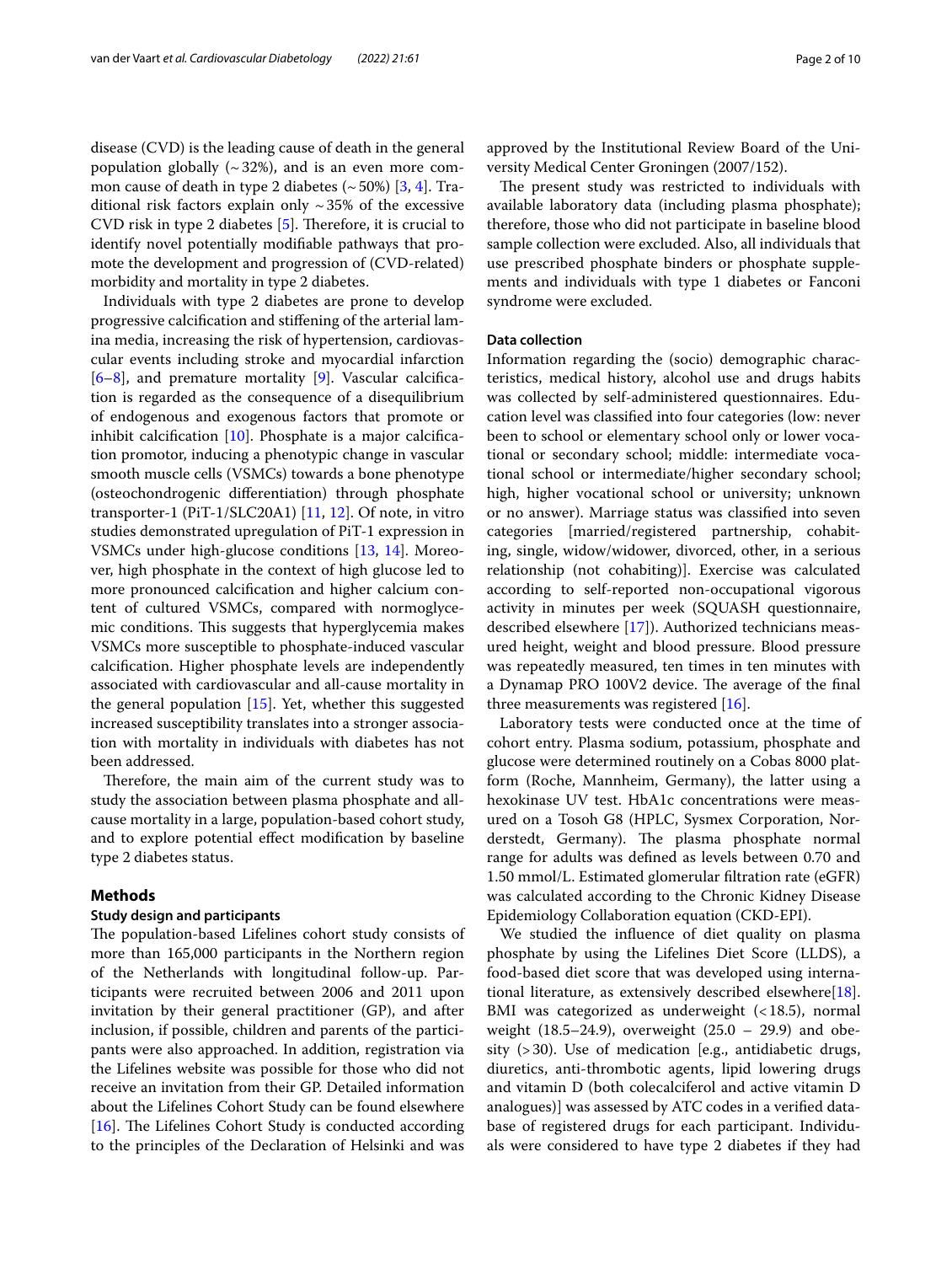either: (1) self-reported type 2 diabetes, (2) a non-fasting plasma glucose  $>11$  mmol/L, (3) a glycated haemoglobin  $\geq$  48 mmol/mol, or (4) use of blood glucose lowering drugs [\[19](#page-9-0)]. A history of cardiovascular disease included all self-reported myocardial infarction, heart failure, atrial fbrillation, heart valve disorders, arrhythmia, aneurysm, stroke, thrombosis, atherosclerosis, narrowing carotid arteries, and a history of coronary artery bypass grafting (CABG). Mortality was determined according to municipal registers.

#### **Statistical analysis**

All statistical analyses were performed with SPSS software, version 23.0 for Windows (IBM, Armonk, NY), and R version 3.4.2 (Vienna, Austria). In all analyses, a two-sided  $p$  value < 0.05 was considered statistically significant.

Normality was tested with histograms and probability plots. Normally distributed variables are presented as mean  $\pm$  SD and skewed variables as median [interquartile range]. Categorical variables are presented as absolute numbers (%). Baseline characteristics were compared between tertiles of plasma phosphate using one-way ANOVA, Kruskal–Wallis test, and chi-square tests as appropriate. We similarly compared baseline characteristics of participants with and without available laboratory data. Homogeneity of variances was tested using Levene's test. Log-transformation was performed for not normally distributed data when applied for Cox regression.

Multivariate Cox regression models were used to test the association between plasma phosphate levels and mortality. Since we anticipated a non-linear association between plasma phosphate levels and mortality risk, we analysed plasma phosphate according to tertiles in main analyses, and defned the intermediate tertile as reference group [\[20\]](#page-9-1). Covariates were selected for multivariable models if signifcantly association with all-cause mortality upon univariable Cox regression analysis (inclusion if  $p$  < 0.20) or if the covariate was considered clinically relevant. Model 1 was a basic model adjusted for age and gender. In Model 2, we additionally adjusted for smoking, body mass index (BMI), glucose, HbA1c, and systolic blood pressure (SBP). Finally, in Model 3, we additionally adjusted for LDL cholesterol, history of CVD, eGFR, (corrected) calcium, and vitamin D suppletion. Nonlinearity was tested using the likelihood ratio test, comparing nested models with linear and cubic spline terms. Efect modifcation by age, gender, BMI, and eGFR was tested in the fully adjusted model (Model 3), containing both main efect and their cross-product term. Efect modifcation by type 2 diabetes status was tested by models containing main efect and multiplicative terms of its cross-product term. The association between plasma phosphate and all-cause mortality was visualized with fully adjusted restricted cubic splines using three knots (25th, 50th, and 75th percentile). The median was taken as reference for all spline plots.

We performed sensitivity analyses by repeating identical Cox regression models in subpopulations restricted to individuals with eGFR  $\geq$  60 at baseline or individuals with phosphate levels within the normal range. Finally, in a third sensitivity analysis, we excluded individuals that had died within the frst fve years of follow-up.

### **Results**

#### **Baseline characteristics**

A total of 57,170 individuals were included in the present study (Fig. [1\)](#page-3-0). Baseline characteristics according to tertiles of plasma phosphate are presented in Table [1.](#page-4-0) Median age was 44 [36–51] years and 59% were female. The average plasma phosphate at baseline was  $0.91 \pm 0.17$  mmol/L and eGFR  $96 \pm 15$  mL/min/1.73 m<sup>2</sup>. Participants in the highest plasma phosphate tertile tended to be less frequently male, had lower systolic and diastolic blood pressure, had lower levels of low-density lipoprotein (LDL) cholesterol and triglycerides, higher LLDS (refecting better diet quality), and higher levels of high-density lipoprotein (HDL) cholesterol. Baseline characteristics were comparable between individuals with and without available laboratory data at baseline (Additional fle [1](#page-8-17): Table S1).

#### **Plasma phosphate and all‑cause mortality**

During median follow-up for 9.4 [8.8–10.4] years, 1265 individuals (2.2%) died. Characteristics of all individuals that had died are presented in Additional fle [1:](#page-8-17) Table S2. After adjustment for potential confounders, individuals in the highest plasma phosphate tertile (range 1.00– 1.83 mmol/L) had a higher mortality risk (fully adjusted hazard ratio 1.18; 95% CI 1.02–1.36), compared with individuals in the intermediate (reference) tertile (range 0.85–0.99 mmol/L) (Table [2\)](#page-5-0). Furthermore, individuals in the lowest tertile had a similar mortality risk compared to those in the intermediate tertile (fully adjusted hazard ratio 0.98; 95% CI 0.85–1.12). As shown in Fig. [2,](#page-6-0) the association between plasma phosphate and mortality in individuals with type 2 diabetes at baseline was J-shaped, while this association was linear for individuals without type 2 diabetes at baseline.

We subsequently explored potential effect modification by baseline type 2 diabetes status, age, gender, smoking, and eGFR for the association between plasma phosphate and all-cause mortality. We found relatively strong efect modifcation by baseline type 2 diabetes status (p-interaction  $=0.003$ ), and weaker effect modification by age (p-interaction  $=0.01$ ) and active smoking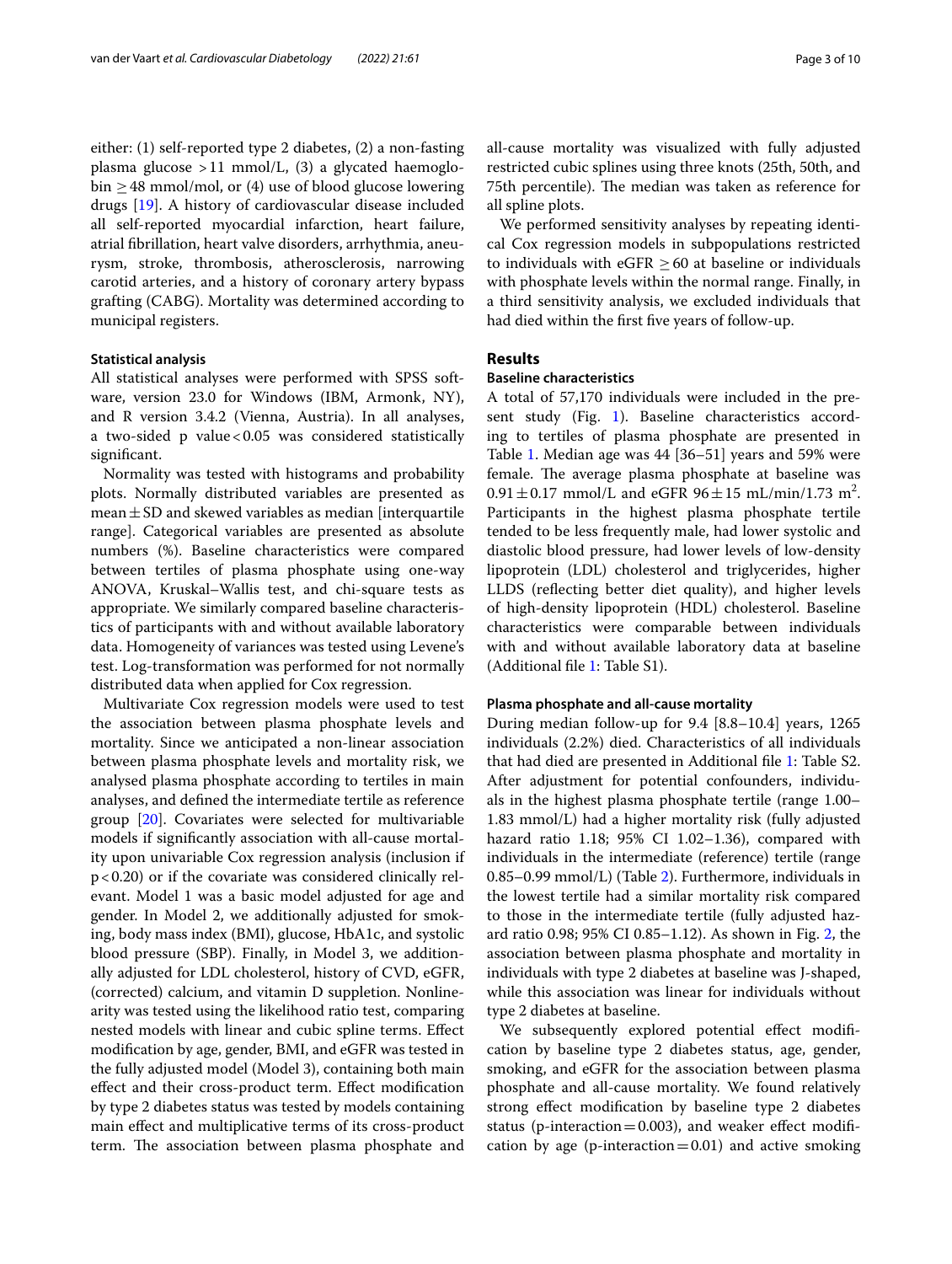

<span id="page-3-0"></span>(p-interaction=0.05). All other variables were non-signifcant (p-interaction>0.10). Characteristics of the subpopulation with type 2 diabetes at baseline are presented in Additional fle [1:](#page-8-17) Table S3.

Table [3](#page-7-0) shows the results from multivariable Cox regression analyses according to type 2 diabetes status at baseline. For both populations (with and without type 2 diabetes at baseline), we used identical cut-of values to defne three plasma phosphate groups. In individuals with type 2 diabetes at baseline, those with the highest plasma phosphate levels had a higher risk of allcause mortality, compared with the intermediate group, whereas this association was non-significant for individuals without type 2 diabetes at baseline.

#### **Sensitivity analyses**

Since the association between plasma phosphate and mortality could be driven by diferences in kidney function, we performed a separate sensitivity analysis in which we excluded all individuals with an  $e$ GFR < 60 mL/  $min/1.73$   $m^2$ . After exclusion of 91 individuals, the association between plasma phosphate and mortality remained statistically signifcant (Table [4](#page-7-1)).

In a second sensitivity analysis, we excluded individuals with plasma phosphate outside the normal range (0.70–1.50 mmol/L). After exclusion of 152 individuals (151 with plasma phosphate  $<$  0.70 mmol/L and one with plasma phosphate >1.50 mmol/L), the results were highly similar (Additional file [1:](#page-8-17) Table S4).

To minimize the risk that (sub) clinical morbidity associated with phosphate levels could influence the outcome, we excluded individuals that had died within the first five years of follow-up in a third sensitivity analysis. After exclusion of 50 individuals, results remained statistically significant (full model HR 1.71 [95% CI 1.00–2.90]).

#### **Discussion**

In this large population-based cohort, we found that higher plasma phosphate levels were signifcantly associated with a higher all-cause mortality risk, independent of potential confounders. Interestingly, we observed signifcant efect modifcation by type 2 diabetes, and found a stronger association between plasma phosphate and mortality in individuals with type 2 diabetes at baseline, compared with those free from diabetes. Results were consistent upon several sensitivity analyses. Thus, we interpret our fndings as an indication that individuals with type 2 diabetes may be more susceptible to higher phosphate levels.

Although this study is the frst to compare the association between plasma phosphate and mortality in individuals with and without diabetes, the results in our type 2 diabetes subpopulation are in line with previous studies in type 2 diabetes populations with and without chronic kidney disease (CKD) [[21,](#page-9-2) [22\]](#page-9-3). Still, these studies reported much higher average phosphate levels than in the current study (1.16–1.43 mmol/L versus 0.93 mmol/L on average,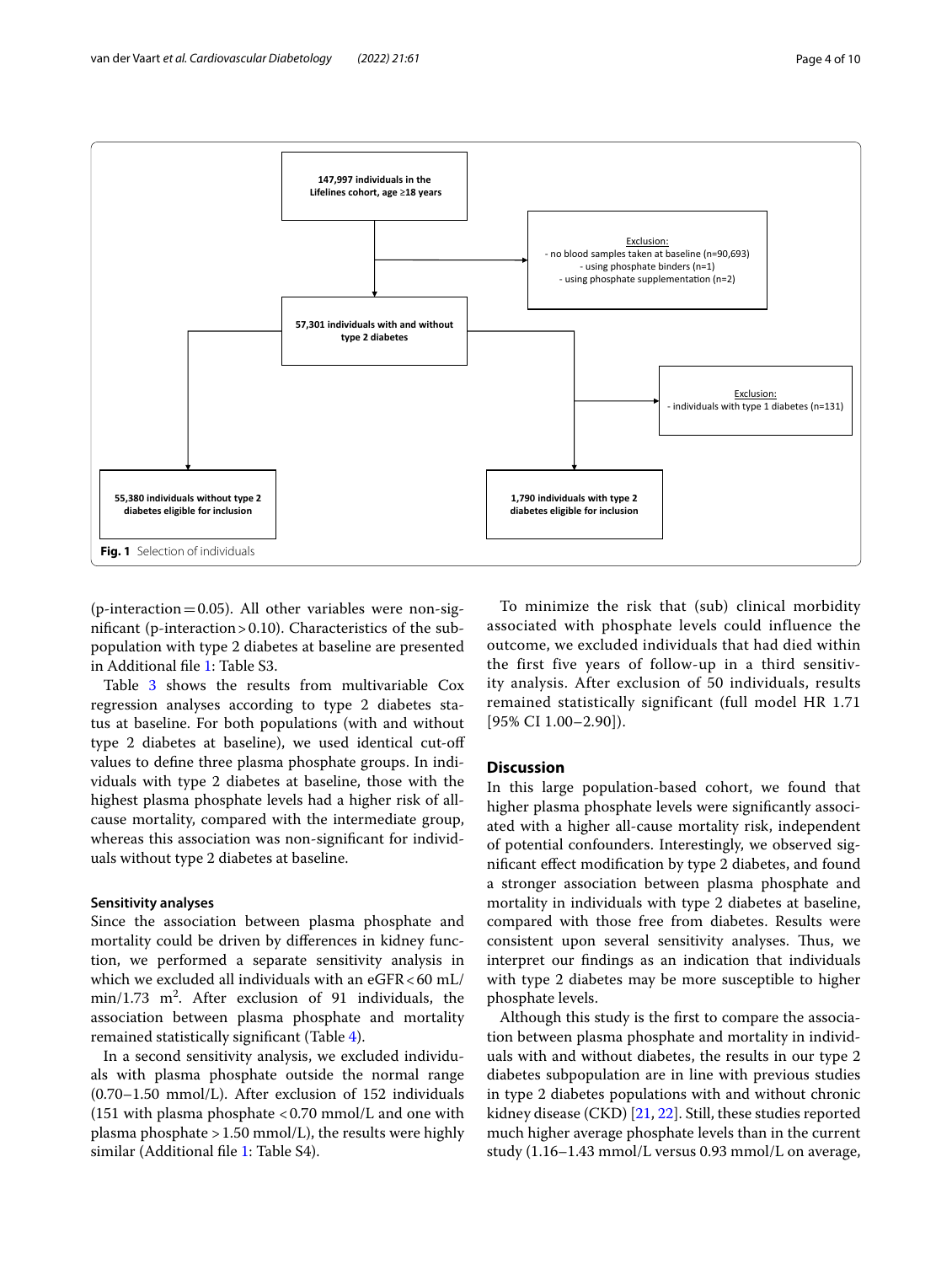|                                                                                | Total ( $n = 57$ 170) | T1 ( $n = 19898$ ) | T2 ( $n = 18355$ ) | T3 ( $n = 18917$ )     | p for trend |
|--------------------------------------------------------------------------------|-----------------------|--------------------|--------------------|------------------------|-------------|
|                                                                                |                       | Plasma phosphate   | Plasma phosphate   | Plasma phosphate       |             |
|                                                                                |                       | 0.24-0.84 mmol/L   | 0.85-0.99 mmol/L   | 1.00-1.83 mmol/L       |             |
| Demographics                                                                   |                       |                    |                    |                        |             |
| Age (years)                                                                    | 44 [36-51]            | 45 [38-50]         | 44 [36-50]         | 44 [34-51]             | < 0.001     |
| Gender (male, %)                                                               | 23,633(41.2)          | 12,036 (61)        | 7018 (38)          | 4510 (24)              | < 0.001     |
| Smoking                                                                        |                       |                    |                    |                        |             |
| No smoking (%)                                                                 | 22,951 (43)           | 8201 (44)          | 7431 (43)          | 7274 (41)              | < 0.001     |
| Former smoker (%)                                                              | 20,056 (37)           | 7258 (39)          | 6299 (37)          | 6448 (36)              | < 0.001     |
| Current smoker (%)                                                             | 11,054 (20)           | 3380 (18)          | 3522 (20)          | 4136 (23)              | < 0.001     |
| Alcohol use (units/week)                                                       | $7[0-14]$             | $14 [0 - 21]$      | $7[0-14]$          | $0[0-14]$              | < 0.001     |
| BMI ( $kg/m2$ )                                                                | $26.1 \pm 4.3$        | $26.8 \pm 4.2$     | $26.1 \pm 4.3$     | $25.2 \pm 4.3$         | < 0.001     |
| Lifelines Diet Score                                                           | $24.0 \pm 6.0$        | $23.3 \pm 5.9$     | $24.1 \pm 6.0$     | $24.7 \pm 6.2$         | < 0.001     |
| Systolic blood pressure (mmHg)                                                 | $126 \pm 15$          | $129 \pm 15$       | $126 \pm 15$       | $123 \pm 15$           | < 0.001     |
| Diastolic blood pressure(mmHg)                                                 | $74 \pm 9$            | $76 \pm 9$         | $74 \pm 9$         | $72 + 9$               | < 0.001     |
| History of cardiovascular disease (%)                                          | 1519(3)               | 586(3)             | 471(3)             | 458 (2)                | 0.004       |
| Diabetes (%)                                                                   | 1790 (3)              | 575(3)             | 562(3)             | 653(3)                 | 0.005       |
| Other comorbidities (COPD, cancer,<br>dementia, epilepsy, liver cirrhosis) (%) | 325(1)                | 128(1)             | 105(1)             | 92(1)                  | 0.12        |
| Sodium (mmol/L)                                                                | $142 + 2$             | $142 + 2$          | $142 + 2$          | $142 + 2$              | < 0.001     |
| Potassium (mmol/L)                                                             | $3.9 \pm 0.3$         | $3.9 \pm 0.3$      | $3.9 \pm 0.3$      | $3.9 \pm 0.3$          | 0.02        |
| Calcium (mmol/L)                                                               | $2.28 \pm 0.08$       | $2.27 \pm 0.09$    | $2.27 \pm 0.08$    | $2.28 \pm 0.08$        | < 0.001     |
| eGFR (ml/min/1.73 m <sup>2</sup> )                                             | $96 \pm 15$           | $95 \pm 14$        | 96 ± 15            | $96 \pm 16$            | < 0.001     |
| Phosphate (mmol/L)                                                             | $0.91 \pm 0.17$       | $0.73 \pm 0.09$    | $0.92 \pm 0.04$    | $1.10 \pm 0.09$        |             |
| Glucose (mmol/L)                                                               | $5.0 \pm 0.9$         | $5.1 \pm 0.8$      | $5.0 \pm 0.8$      | $4.9 \pm 0.8$          | < 0.001     |
| HbA1c (mmol/mol)                                                               | $38 + 5$              | $38 + 5$           | $38 + 5$           | $38 \pm 5$             | < 0.001     |
| HbA1c(%)                                                                       | $5.6 \pm 0.7$         | $5.6 \pm 0.7$      | $5.6 \pm 0.7$      | $5.6 \pm 0.7$          | < 0.001     |
| HDL cholesterol (mmol/L)                                                       | $1.46 \pm 0.40$       | $1.37 \pm 0.35$    | $1.47 \pm 0.38$    | $1.56 \pm 0.41$        | < 0.001     |
| LDL cholesterol (mmol/L)                                                       | $3.19 \pm 0.90$       | $3.25 \pm 0.87$    | $3.17 \pm 0.90$    | $3.15 \pm 0.92$        | < 0.001     |
| Triglycerides (mmol/L)                                                         | $0.99$ [0.72-1.42]    | 1.09 [0.79-1.56]   | $0.97$ [0.71-1.39] | $0.91$ $[0.68 - 1.30]$ | < 0.001     |
| Total cholesterol (mmol/L)                                                     | $5.03 \pm 1.00$       | $5.05 \pm 0.96$    | $5.00 \pm 0.99$    | $5.04 \pm 1.03$        | < 0.001     |
| Vitamin D supplement use (%)                                                   | 127(0)                | 34(0)              | 41(0)              | 52(0)                  | 0.09        |
| Use of diuretics (%)                                                           | 2023(4)               | 729 (4)            | 638(4)             | 656 (4)                | 0.50        |
| Use of lipid lowering drugs (%)                                                | 3332 (6)              | 1174(6)            | 1021(6)            | 1137(6)                | 0.16        |
| Use of anti-thrombotic agents (%)                                              | 2082(4)               | 834 (4)            | 634(4)             | 614(3)                 | < 0.001     |

#### <span id="page-4-0"></span>**Table 1** Baseline characteristics of participants according to tertiles of plasma phosphate in the Lifelines cohort

Values are means  $\pm$  standard deviation, medians (interquartile range) or proportions (%)

P values of <0.05 were considered as clinical significant and are presented in bold

*BMI* body mass index, *eGFR* estimated glomerular fltration rate, *HbA1c* glycated haemoglobin, *HDL* high-density lipoprotein, *LDL* low-density lipoprotein, *COPD* chronic obstructive pulmonary disease

respectively). While our study was based on a large population-based cohort, the aforementioned studies selected individuals from an outpatient hospital setting with also higher glucose levels and worse kidney function, which could explain these differences. The association between plasma phosphate and mortality has been reported previously in the general population, although efect modifcation by diabetes has not been previously described [\[15](#page-8-13)]. This is the first study to elucidate that even with plasma phosphate levels comparable to individuals without type 2 diabetes (0.93 vs 0.91 mmol/L), the association with mortality is stronger in individuals with type 2 diabetes. We also found a non-signifcant trend towards a higher mortality risk in participants with a lower phosphate level and with diabetes, while a lower phosphate level was associated with a lower mortality risk in those without diabetes (Fig. [2](#page-6-0)). Both a linear and a U-shaped relationship between phosphate and mortality have been reported in population-based cohort studies [[20,](#page-9-1) [23](#page-9-4)], while previous (much smaller) studies in individuals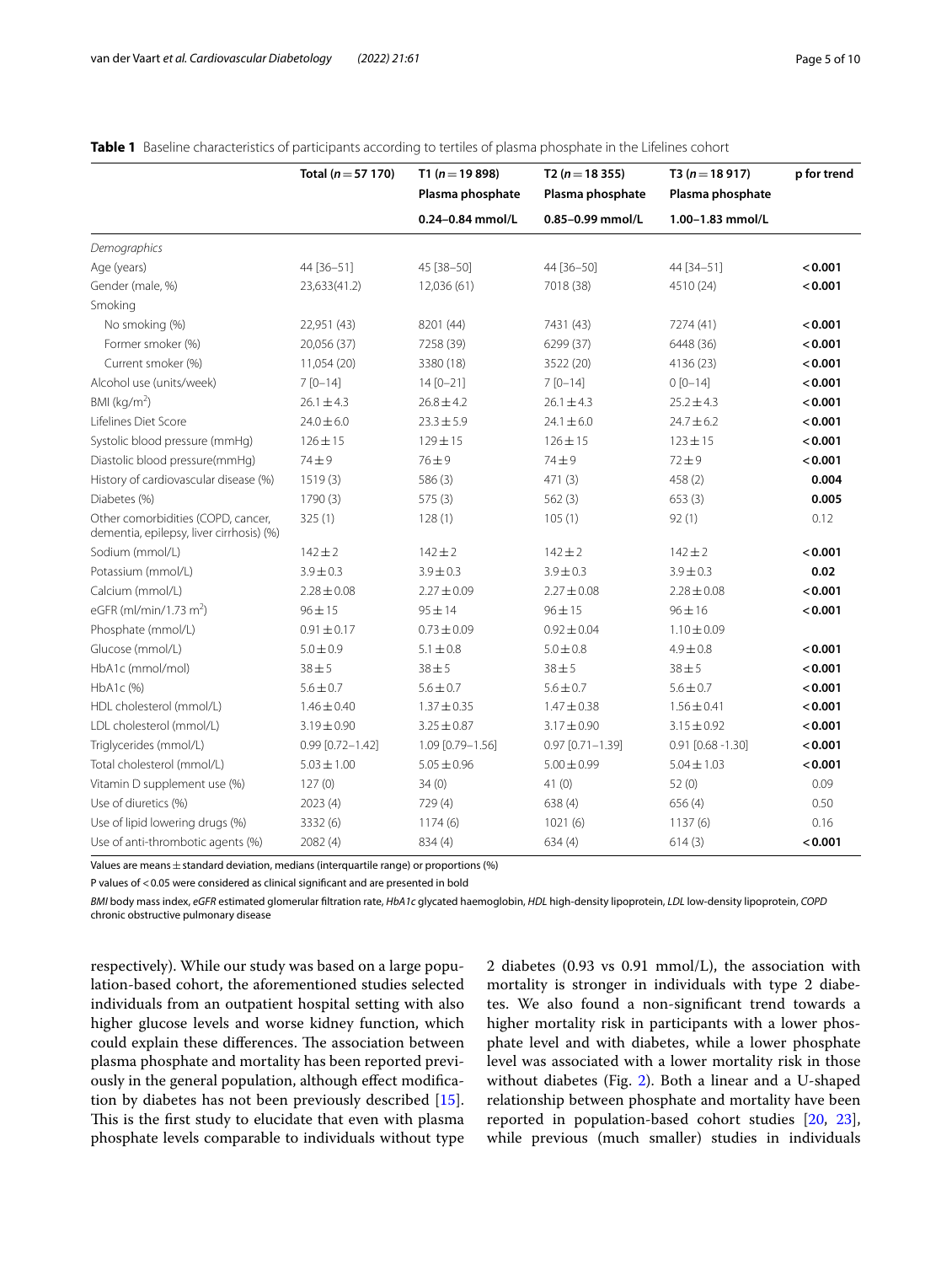<span id="page-5-0"></span>

|                                              | Tertile 1            | <b>Tertile 2</b> | Tertile 3           | р    |
|----------------------------------------------|----------------------|------------------|---------------------|------|
|                                              | $0.24 - 0.84$ mmol/L | 0.85-0.98 mmol/L | 0.99-1.83 mmol/L    |      |
| Person years                                 | 189,118              | 176,525          | 183,472             |      |
| Events                                       | 463                  | 375              | 427                 |      |
| Crude incident rate per 1000<br>person-years | 2.45                 | 2.12             | 2.33                |      |
| Model 1                                      | $0.97(0.84 - 1.12)$  | $1.0$ (ref)      | $1.23(1.07-1.42)$   | 0.01 |
| Model 2                                      | $0.99(0.86 - 1.13)$  | $1.0$ (ref)      | $1.18(1.02 - 1.36)$ | 0.03 |
| Model 3                                      | $0.99(0.85 - 1.13)$  | $1.0$ (ref)      | $1.17(1.02 - 1.35)$ | 0.03 |
| Model 4                                      | $0.98(0.85 - 1.12)$  | $1.0$ (ref)      | $1.18(1.02 - 1.36)$ | 0.02 |

Data are presented as hazard ratio (HR) plus 95% CI according to tertiles of plasma phosphorus

P values of < 0.05 were considered as clinical signifcant and are presented in bold

Model 1: adjusted for age and gender

Model 2: adjusted for Model 1 plus smoking, use of alcohol, BMI (categorical), HbA1c, and SBP

Model 3: adjusted for Model 2 plus LDL, eGFR, (corrected) plasma calcium, use of lipid lowering drugs, use of anti-thrombotic agents, use of anti-diabetic agents, use of diuretics, and use of vitamin D supplementation

Model 4: adjusted for Model 3 plus LLDS, education level, income, marital stage, exercise, and presence of comorbidities (COPD, cancer, dementia, epilepsy, liver cirrhosis, history of CVD)

*BMI* body mass index, *HbA1c* glycated haemoglobin, *SBP* systolic blood pressure, *LDL* low-density lipoprotein, *CVD* cardiovascular disease, *eGFR* estimated glomerular fltration rate, *LLDS* Lifelines Diet score, *COPD* chronic obstructive pulmonary disease, *CVD* cardiovascular disease

with diabetes reported a linear association  $[21, 22]$  $[21, 22]$  $[21, 22]$  $[21, 22]$ . The U-shaped association in our study might be explained by an increased susceptibility to mitochondrial dysfunction as a result of low ATP levels in patients with diabetes and hypophosphatemia [\[24](#page-9-5)].

Interestingly, women were overrepresented in the highest phosphate tertile in our study. Previous studies consistently report that postmenopausal woman have higher phosphate levels, compared to age-matched men, and suggested that declining estrogen levels after menopause causes sex diferences in calcium and phosphate levels [[25\]](#page-9-6). Adjustment for gender did not materially change the results, and we also found no efect modifcation by gender. In addition, we observed a non-signifcant trend suggesting that also low phosphate levels were associated with an increased mortality risk in individuals with type 2 diabetes. There are no comparative studies investigating these range of low phosphate levels in relation to mortality in type 2 diabetes. However, low phosphate levels can afect organ systems by reducing ATP synthesis resulting in e.g., acute heart failure, which may explain these results [[26\]](#page-9-7).

Because of the observational study design, we cannot draw frm conclusions about underlying mechanisms. However, we can speculate on potential pathways involved. Individuals with type 2 diabetes may be relatively susceptible for higher plasma phosphate levels, as hyperglycemia induces phosphate uptake by upregulation of PiT-1 [[13](#page-8-11), [14](#page-8-12)]. As a result of infammation and oxidative stress in type 2 diabetes, PiT-1 upregulation can be induced by the interation of ligands such as advanced glycosylation end products (AGEs) with transcription factor nuclear factor-KB (NFκB) [[27](#page-9-8), [28\]](#page-9-9). Also, higher levels of tumor necrosis factor (TNF)- α, as found in type 2 diabetes, may induce NFκB and bone morphogenetic protein-2, both involved in PiT-1 upregulation [[29,](#page-9-10) [30](#page-9-11)]. PiT-1, in turn, induces vascular calcifcation by promoting VSMCs to transition to an osteochondrocytic phenotype in the presence of phosphate [[12\]](#page-8-10). While the presence of vascular calcifcation is an independent predictor of cardiovascular mortality in prior studies [\[31](#page-9-12)], the Lifelines cohort does not have data on vascular calcifcation, cardiovascular events or cause-specifc mortality to substantiate the hypothesis that the observed association between phosphate and mortality was driven by vascular calcifcation or cardiovascular events, although it is likely that a considerable proportion of all-cause mortality was driven by cardiovascular disease. Individuals with lower plasma phosphate levels had a lower LLDS, indicative of lower diet quality. At the same time, adjusting for the LLDS did not materially change the association between phosphate and mortality, suggesting that diferences in diet quality did not importantly contribute to this association.

We performed sensitivity analyses to address whether the association between plasma phosphate and mortality was driven by an eGFR < 60 mL/min/1.73 m<sup>2</sup>, by phosphate levels outside the reference range (0.70– 1.50 mmol/L), or by early mortality. Plasma phosphate levels increase in moderate to advanced chronic kidney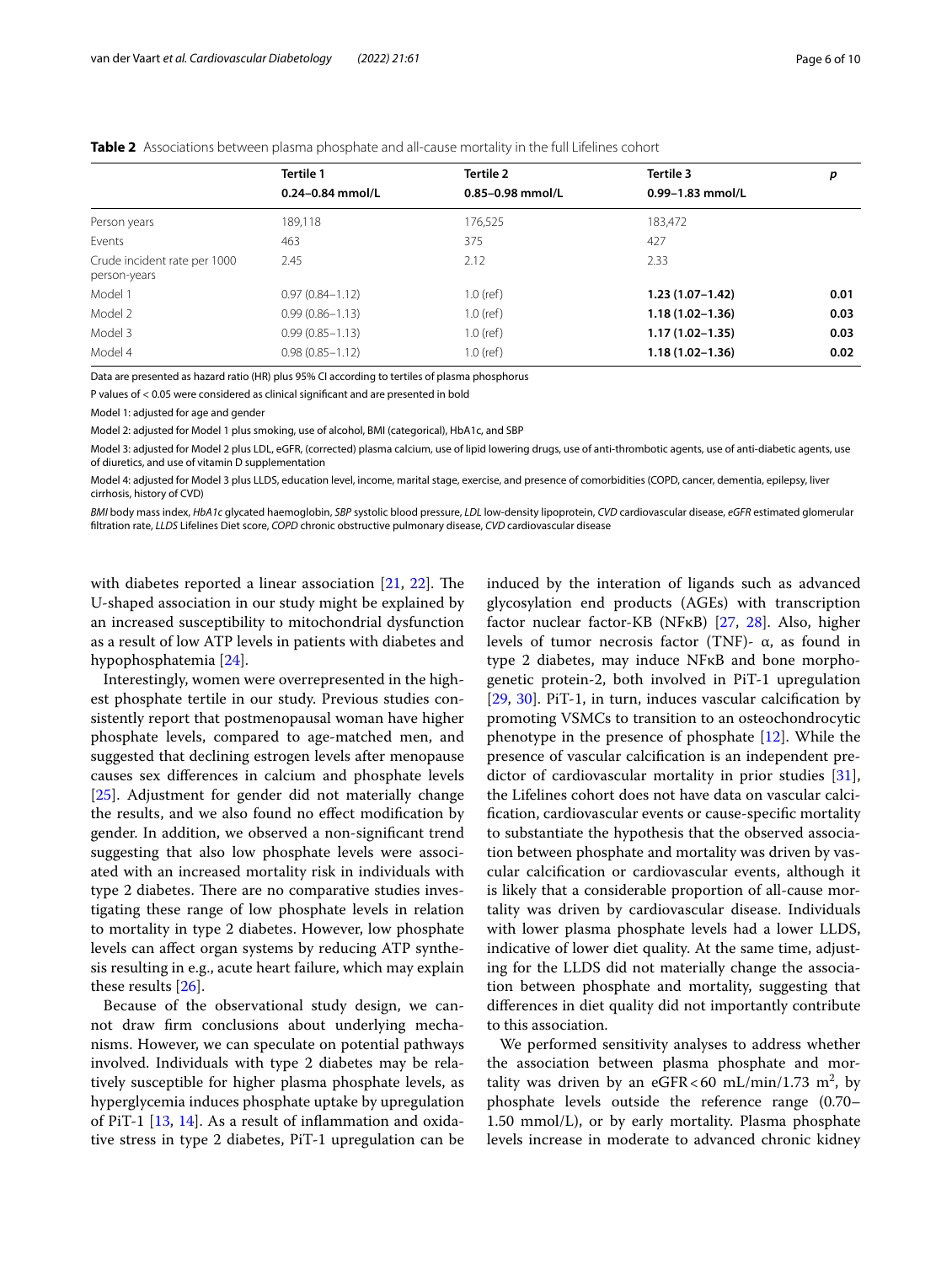

<span id="page-6-0"></span>disease (eGFR < 60 mL/min/1.73 m<sup>2</sup>), driven by markedly increased blood levels of phosphate-regulating hormones such as fbroblast growth factor 23 and parathyroid hormone [\[32](#page-9-13)]. Interestingly, our fndings were consistent in analyses restricted to individuals without CKD, suggesting that the association between higher phosphate levels and mortality in individuals with type 2 diabetes is not determined by impaired renal excretion of phosphate. Results were also similar in analyses restricted to individuals with phosphate levels in the normal range, and after exclusion of individuals who died within the frst fve years of follow-up.

A major strength of this study is the large population size, well-characterized cohort with data regarding type 2 diabetes status, medication use, and clinically relevant outcomes. Nevertheless, certain limitations of this study should be noted. First, the prevalence of type 2 diabetes in the Lifelines cohort (3%) is much lower than in the general Dutch population  $(5.8%)$   $[33]$  $[33]$ . This may be due to selection bias towards healthy individuals and may limit the external validity of our cohort, but this does not necessarily impact the association between phosphate and mortality. Second, some patient-reported data are prone to recall bias, although this does not apply to the main exposure (phosphate) and outcome (all-cause mortality). Third, since phosphate was only measured at baseline, we could not take changes over time into account. Fourth, it was not possible to adjust for all conditions that may infuence plasma phosphate, e.g., the presence of hypoparathyroidism. Thus, despite extensive adjustment in multivariable models, we cannot exclude residual confounding. Finally, no data on vascular calcifcation, cardiovascular events, or cause-specifc mortality were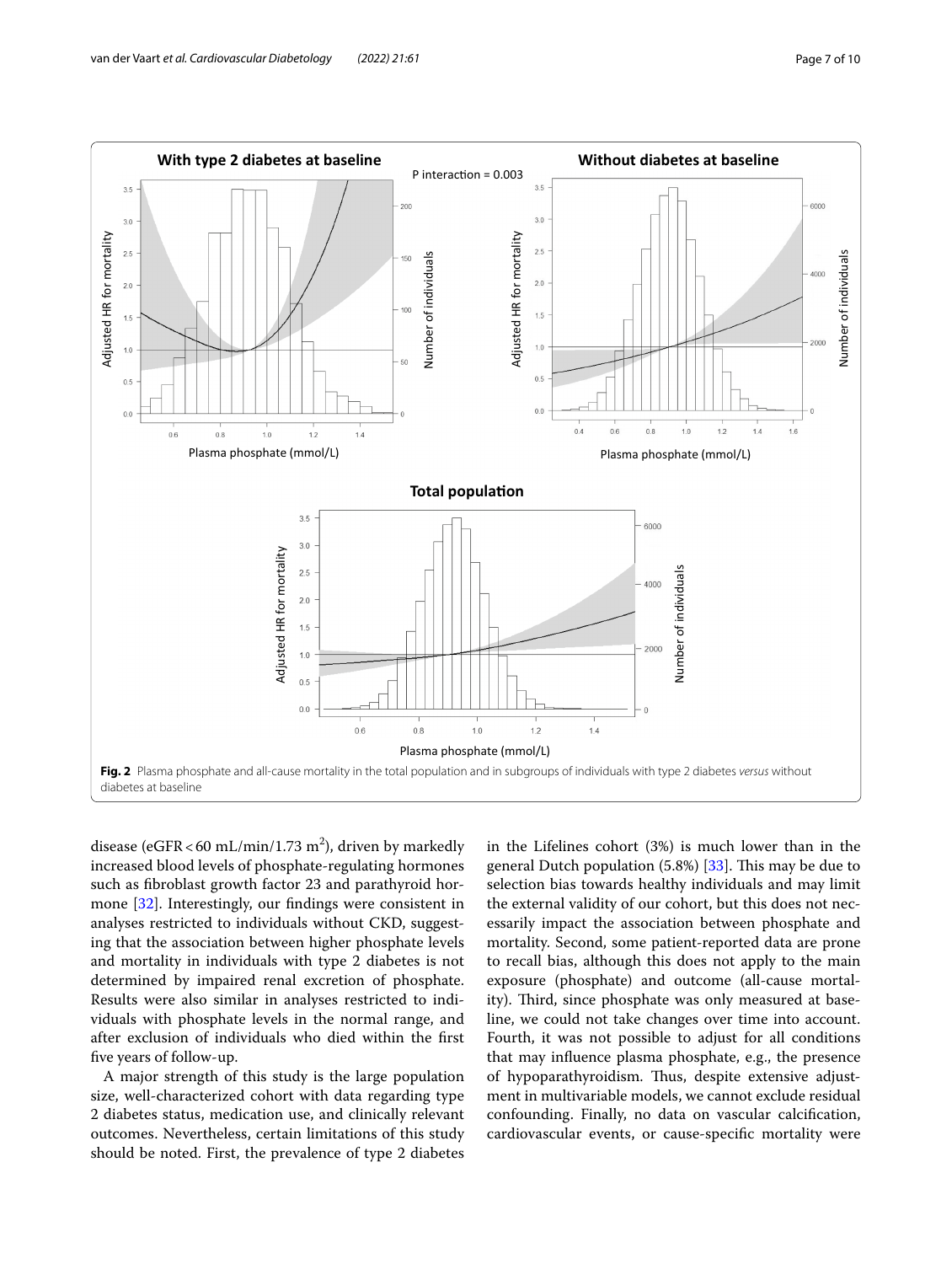#### <span id="page-7-0"></span>**Table 3** Associations between plasma phosphate and all-cause mortality in individuals with *versus* without type 2 diabetes

|                                                 | Type 2 diabetes<br>All-cause mortality ( $n$ events/ $n$ total = 139/1790) |                           |                           |      | No diabetes                                               |                           |                         |      |
|-------------------------------------------------|----------------------------------------------------------------------------|---------------------------|---------------------------|------|-----------------------------------------------------------|---------------------------|-------------------------|------|
|                                                 |                                                                            |                           |                           |      | All-cause mortality ( $n$ events/ $n$ total = 1126/55380) |                           |                         |      |
|                                                 | Low                                                                        | Intermediate              | High                      | p    | Low                                                       | Intermediate              | High                    | p    |
|                                                 | $0.34 -$<br>$0.85$ mmol/L                                                  | $0.85 -$<br>$0.98$ mmol/L | $0.99 -$<br>$1.52$ mmol/L |      | $0.24 -$<br>$0.85$ mmol/L                                 | $0.85 -$<br>$0.98$ mmol/L | $0.99 -$<br>1.83 mmol/L |      |
| Person years                                    | 5672                                                                       | 5516                      | 6471                      |      | 183,920                                                   | 171,347                   | 177,475                 |      |
| <b>Fvents</b>                                   | 45                                                                         | 37                        | 57                        |      | 418                                                       | 338                       | 370                     |      |
| Crude incident<br>rate per 1000<br>person-years | 7.94                                                                       | 6.71                      | 8.81                      |      | 2.27                                                      | 1.97                      | 2.08                    |      |
| Model 1                                         | $1.15(0.74 - 1.78)$                                                        | $1.0$ (ref)               | $1.75(1.14-2.67)$         | 0.01 | $0.96(0.83 - 1.11)$                                       | $1.0$ (ref)               | $1.16(1.00 - 1.36)$     | 0.05 |
| Model 2                                         | $1.18(0.75 - 1.83)$                                                        | $1.0$ (ref)               | $1.69(1.10-2.59)$         | 0.02 | $0.96(0.83 - 1.12)$                                       | $1.0$ (ref)               | $1.12(0.96 - 1.31)$     | 0.14 |
| Model 3                                         | $1.14(0.73 - 1.79)$                                                        | $1.0$ (ref)               | $1.65(1.06-2.56)$         |      | <b>0.03</b> $0.96(0.83 - 1.11)$                           | $1.0$ (ref)               | $1.13(0.97 - 1.31)$     | 0.13 |
| Model 4                                         | 1.07 (0.67-1.68)                                                           | $1.0$ (ref)               | 1.73 (1.10–2.72)          | 0.02 | $0.95(0.82 - 1.10)$                                       | $1.0$ (ref)               | $1.12(0.96 - 1.31)$     | 0.14 |

Data are presented as hazard ratio (HR) plus 95% CI according to tertiles of plasma phosphorus

P values of < 0.05 were considered as clinical signifcant and are presented in bold

Model 1: adjusted for age and gender

Model 2: adjusted for Model 1 plus smoking, use of alcohol, BMI (categorical), HbA1c, and SBP

Model 3: adjusted for Model 2 plus LDL, eGFR, (corrected) plasma calcium, use of lipid lowering drugs, use of anti-thrombotic agents, use of anti-diabetic agents, use of diuretics, and use of vitamin D supplementation

Model 4: adjusted for Model 3 plus LLDS, education level, income level, marital stage, exercise and presence of comorbidities (COPD, cancer, dementia, epilepsy, liver cirrhosis, history of CVD)

*BMI* body mass index, *HbA1c* glycated haemoglobin, *SBP* systolic blood pressure, *LDL* low-density lipoprotein, *CVD* cardiovascular disease, *eGFR* estimated glomerular fltration rate, *LLDS* Lifelines Diet score, *COPD* chronic obstructive pulmonary disease, *CVD* cardiovascular disease

<span id="page-7-1"></span>**Table 4** Associations between plasma phosphate and all-cause mortality in individuals with type 2 diabetes after exclusion of individuals with  $e$ GFR < 60 mL/min/1.73 m<sup>2</sup>

|                                              | Type 2 diabetes without CKD All-cause mortality (nevents/ntotal = 117/1595) |                                       |                         |      |  |
|----------------------------------------------|-----------------------------------------------------------------------------|---------------------------------------|-------------------------|------|--|
|                                              | Low (0.35-0.85 mmol/L)                                                      | Intermediate (0.85-<br>$0.98$ mmol/L) | High (0.99-1.52 mmol/L) | р    |  |
| Person years                                 | 6121                                                                        | 5292                                  | 5656                    |      |  |
| <b>Fvents</b>                                | 38                                                                          | 30                                    | 49                      |      |  |
| Crude incident rate per 1000<br>person-years | 6.21                                                                        | 5.67                                  | 8.66                    |      |  |
| Model 1                                      | $1.11(0.70 - 1.84)$                                                         | $1.0$ (ref)                           | 1.90 (1.18-2.99)        | 0.01 |  |
| Model 2                                      | $1.16(0.71 - 1.88)$                                                         | $1.0$ (ref)                           | $1.83(1.15-2.93)$       | 0.01 |  |
| Model 3                                      | $1.10(0.67 - 1.79)$                                                         | $1.0$ (ref)                           | $1.77(1.10-2.85)$       | 0.02 |  |
| Model 4                                      | $1.07(0.64 - 1.77)$                                                         | $1.0$ (ref)                           | 1.83 (1.12–2.99)        | 0.02 |  |

Data are presented as hazard ratio (HR) plus 95% CI according to tertiles of plasma phosphorus

P values of < 0.05 were considered as clinical signifcant and are presented in bold

Model 1: adjusted for age and gender

Model 2: adjusted for Model 1 plus smoking, use of alcohol, BMI (categorical), HbA1c, and SBP

Model 3: adjusted for Model 2 plus LDL, eGFR, (corrected) plasma calcium, use of lipid lowering drugs, use of anti-thrombotic agents, use of anti-diabetic agents, use of diuretics, and use of vitamin D supplementation

Model 4: adjusted for Model 3 plus LLDS, education level, income level, marital stage, exercise and presence of comorbidities (COPD, cancer, dementia, epilepsy, liver cirrhosis, history of CVD)

*BMI* body mass index, *HbA1c* glycated haemoglobin, *SBP* systolic blood pressure, *LDL* low-density lipoprotein, *CVD* cardiovascular disease, *eGFR* estimated glomerular fltration rate, *LLDS* Lifelines Diet score, *COPD* chronic obstructive pulmonary disease, *CVD* cardiovascular disease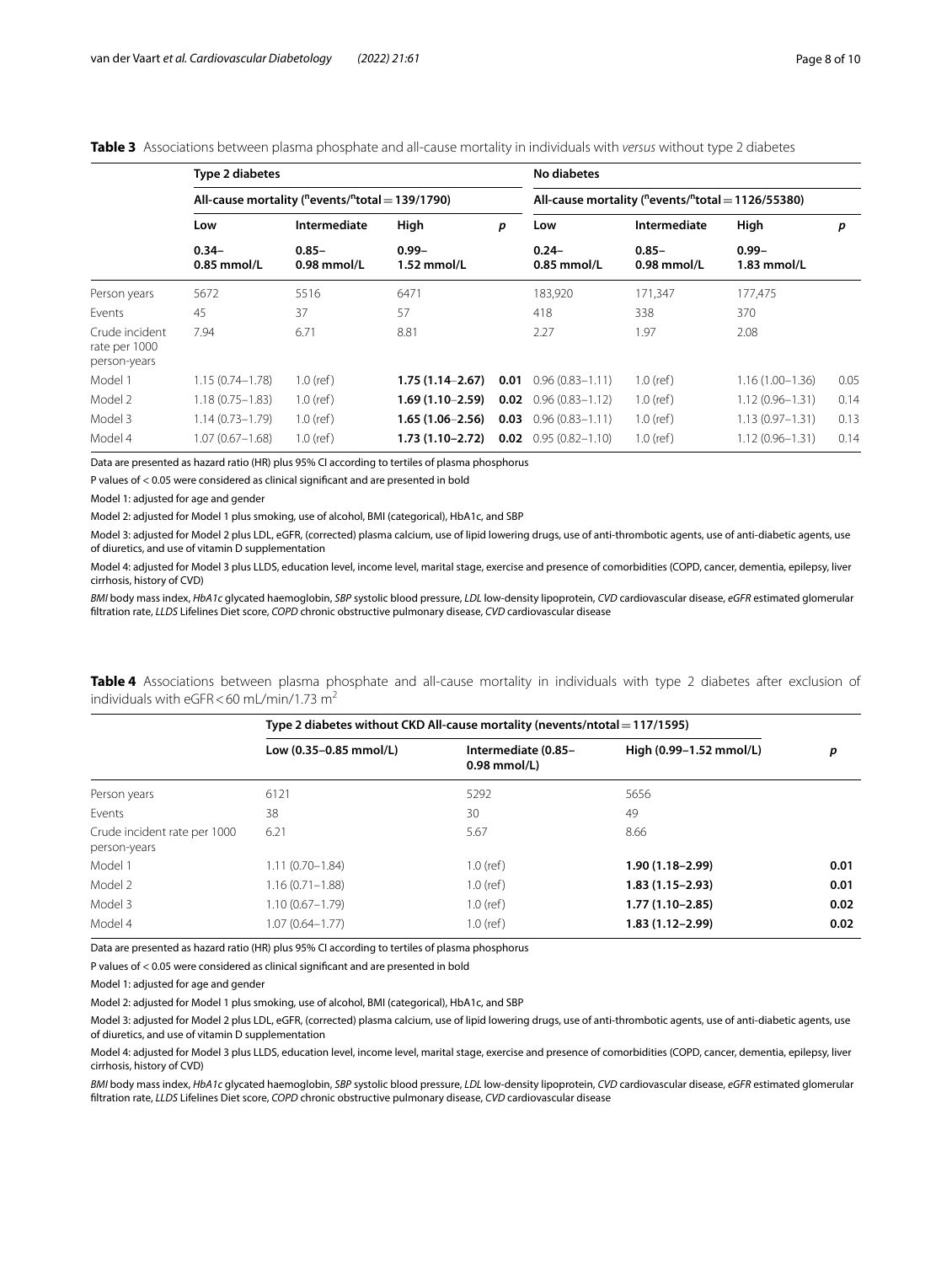available to confrm that the association with all-cause mortality was driven by cardiovascular disease.

In conclusion, we found that the association between higher plasma phosphate levels, even within the normal range, and mortality is stronger in individuals with type 2 diabetes than those without. Our fndings set the stage for prospective studies investigating the impact of reducing high-normal plasma phosphate on health outcomes in individuals with type 2 diabetes. Furthermore, the association between low phosphate levels and mortality in diabetes deserves further investigation.

#### **Supplementary Information**

The online version contains supplementary material available at [https://doi.](https://doi.org/10.1186/s12933-022-01499-4) [org/10.1186/s12933-022-01499-4](https://doi.org/10.1186/s12933-022-01499-4).

<span id="page-8-17"></span>**Additional fle 1: Table S1.** Baseline characteristics of individuals with and without available laboratory data at baseline in the Lifelines cohort. **Table S2.** Baseline characteristics of individuals in the Lifelines cohort that had died during follow up. **Table S3.** Baseline characteristics of individuals with type 2 diabetes according to groups of plasma phosphate in the Lifelines cohort. **Table S4.** Associations between plasma phosphate and all-cause mortality in type 2 diabetes with exclusion of individuals with plasma phosphate outside the reference range.

#### **Acknowledgements**

None.

#### **Author contributions**

AV, SJLB, PRD and MHB designed the study. AV and MHB reviewed the literature. AV and QC prepared, accessed, and verifed the data. AV, QC and 1MN carried out the statistical analyses. All authors participated in discussion and interpretation of the results. AV and MHB wrote the initial draft. All authors critically revised the manuscript for intellectual content. All authors read and approved the fnal manuscript.

#### **Funding**

None.

#### **Availability of data and materials**

The datasets analysed during the current study are not publicly available because they contain information that could compromise the privacy of research participants.

#### **Declarations**

#### **Ethics approval and consent to participate**

The Lifelines Cohort Study is conducted according to the principles of the Declaration of Helsinki and was approved by the Institutional Review Board of the University Medical Center Groningen (2007/152).

#### **Consent for publication**

Not applicable.

#### **Competing interests**

The authors declare that they have no competing interests.

#### **Author details**

<sup>1</sup> Department of Medicine, Division of Nephrology, University Medical Centre Groningen, University of Groningen, P.O. Box 30.001, 9700 RB Groningen, The Netherlands. <sup>2</sup> Department of Medicine, Division of Endocrinology, University Medical Centre Groningen, University of Groningen, P.O. Box 30.001, 9700 RB Groningen, The Netherlands. <sup>3</sup> National Clinical Research Center for Kidney Disease, State Key Laboratory of Organ Failure Research, Division

of Nephrology, Nanfang Hospital, Southern Medical University, Guangzhou, China. 4 Department of Epidemiology, University Medical Center Groningen, University of Groningen, Groningen, The Netherlands.

Received: 11 March 2022 Accepted: 10 April 2022 Published online: 27 April 2022

#### **References**

- <span id="page-8-0"></span>1. Lin X, Xu Y, Pan X, Xu J, Ding Y, Sun X, et al. Global, regional, and national burden and trend of diabetes in 195 countries and territories: an analysis from 1990 to 2025. Sci Rep. 2020;10(1):14790.
- <span id="page-8-1"></span>2. Raghavan S, Vassy JL, Ho YL, Song RJ, Gagnon DR, Cho K, et al. Diabetes mellitus-related all-cause and cardiovascular mortality in a national cohort of adults. J Am Heart Assoc. 2019;8(4):e011295.
- <span id="page-8-2"></span>3. Roth GA, Mensah GA, Johnson CO, Addolorato G, Ammirati E, Baddour LM, et al. Global burden of cardiovascular diseases and risk factors, 1990–2019: update from the GBD 2019 study. J Am Coll Cardiol. 2020;76(25):2982–3021.
- <span id="page-8-3"></span>4. Einarson TR, Acs A, Ludwig C, Panton UH. Prevalence of cardiovascular disease in type 2 diabetes: a systematic literature review of scientifc evidence from across the world in 2007–2017. Cardiovasc Diabetol. 2018;17(1):83.
- <span id="page-8-4"></span>5. Sharif S, Groenwold RHH, van der Graaf Y, Berkelmans GFN, Cramer MJ, Visseren FLJ, et al. Mediation analysis of the relationship between type 2 diabetes and cardiovascular events and all-cause mortality: fndings from the SMART cohort. Diabetes Obes Metab. 2019;21(8):1935–43.
- <span id="page-8-5"></span>6. Eelderink C, Te Velde-Keyzer CA, Frenay ARS, Vermeulen EA, Bachtler M, Aghagolzadeh P, et al. Serum calcifcation propensity and the risk of cardiovascular and all-cause mortality in the general population: the PREVEND study. Arterioscler Thromb Vasc Biol. 2020;40(8):1942–51.
- 7. Schurgin S, Rich S, Mazzone T. Increased prevalence of signifcant coronary artery calcifcation in patients with diabetes. Diabetes Care. 2001;24(2):335–8.
- <span id="page-8-6"></span>8. Hoff JA, Ouinn L, Sevrukov A, Lipton RB, Daviglus M, Garside DB, et al. The prevalence of coronary artery calcium among diabetic individuals without known coronary artery disease. J Am Coll Cardiol. 2003;41(6):1008–12.
- <span id="page-8-7"></span>9. Kramer CK, Zinman B, Gross JL, Canani LH, Rodrigues TC, Azevedo MJ, et al. Coronary artery calcium score prediction of all cause mortality and cardiovascular events in people with type 2 diabetes: systematic review and meta-analysis. BMJ. 2013. [https://doi.org/10.1136/bmj.f1654.](https://doi.org/10.1136/bmj.f1654)
- <span id="page-8-8"></span>10. Beckman JA, Creager MA, Libby P. Diabetes and atherosclerosis: epidemiology, pathophysiology, and management. JAMA. 2002;287(19):2570–81.
- <span id="page-8-9"></span>11. Aghagolzadeh P, Bachtler M, Bijarnia R, Jackson C, Smith ER, Odermatt A, et al. Calcifcation of vascular smooth muscle cells is induced by secondary calciprotein particles and enhanced by tumor necrosis factor-α. Atherosclerosis. 2016;251:404–14.
- <span id="page-8-10"></span>12. Li X, Yang HY, Giachelli CM. Role of the sodium-dependent phosphate cotransporter, Pit-1, in vascular smooth muscle cell calcifcation. Circ Res. 2006;98(7):905–12.
- <span id="page-8-11"></span>13. Wang P, Quan Z, Luo D, Chen W, Peng D. Spironolactone dose-dependently alleviates the calcifcation of aortic rings cultured in hyperphosphatemic medium with or without hyperglycemia by suppressing phenotypic transition of VSMCs through downregulation of Pit-1. Mol Med Rep. 2019;19(5):3622–32.
- <span id="page-8-12"></span>14. Wang P, Zhou P, Chen W, Peng DAN. Combined effects of hyperphosphatemia and hyperglycemia on the calcifcation of cultured human aortic smooth muscle cells. Exp Ther Med. 2019;17(1):863–8.
- <span id="page-8-13"></span>15. Bai W, Li J, Liu J. Serum phosphorus, cardiovascular and all-cause mortality in the general population: a meta-analysis. Clin Chim Acta. 2016;461:76–82.
- <span id="page-8-14"></span>16. Scholtens S, Smidt N, Swertz MA, Bakker SJL, Dotinga A, Vonk JM, et al. Cohort profle: LifeLines, a three-generation cohort study and biobank. Int J Epidemiol. 2015;44(4):1172–80.
- <span id="page-8-15"></span>17. Wendel-Vos GCW, Schuit AJ, Saris WHM, Kromhout D. Reproducibility and relative validity of the short questionnaire to assess health-enhancing physical activity. J Clin Epidemiol. 2003;56(12):1163–9.
- <span id="page-8-16"></span>18. Vinke PC, Corpeleijn E, Dekker LH, Jacobs DR, Navis G, Kromhout D. Development of the food-based lifelines diet score (LLDS) and its application in 129,369 lifelines participants. Eur J Clin Nutr. 2018;72(8):1111–9.